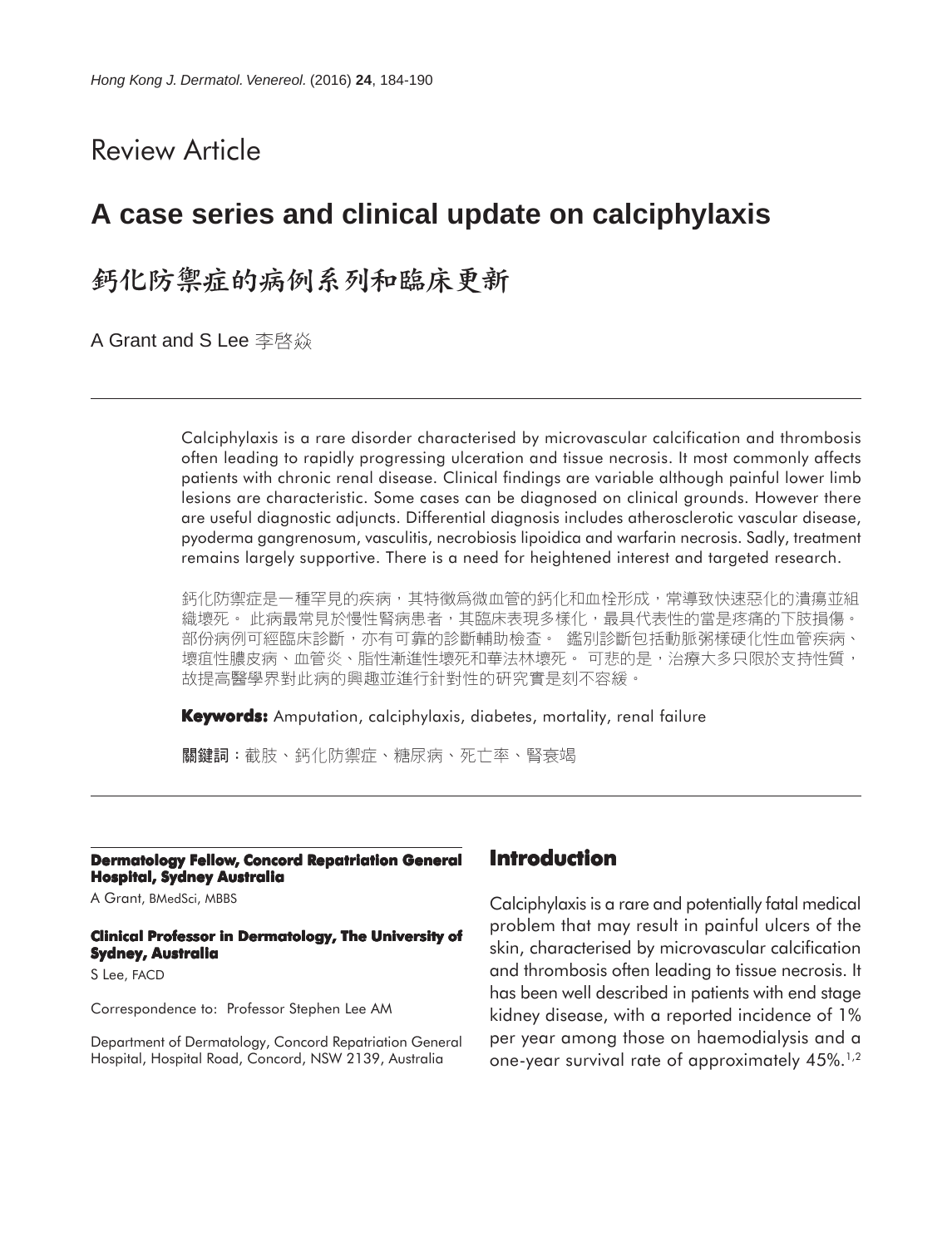Treatment is essentially supportive with the mortality rate increasing to over 80% once ulceration develops, largely as a result of sepsis.<sup>3</sup> We now present three cases of calciphylaxis that demonstrate the at times rampant nature of the disease and highlight the importance of early diagnosis and appropriate intervention. There is also a need of further research, which will hopefully bring about more positive outcomes for patients devastated by calciphylaxis.

# **Case 1**

A 47-year-old gentleman with dialysis-dependent renal failure secondary to diabetic nephropathy, presented to hospital with a 4-week history of worsening pain in bilateral lower leg ulcers that had been present for several months. His medical history was significant for type two diabetes mellitus and hypertension. Examination revealed two ulcers on his left medial leg and one on his right posterior leg that were tender to palpation, well-demarcated with associated central necrosis and surrounding erythema (Figure 1a). Peripheral pulses were present bilaterally.

Significant laboratory investigations revealed a serum calcium of 2.26 mmol/L (normal range 2.10-2.60), phosphorus of 2.00 mmol/L (0.75- 1.50 mmol/L), calcium phosphate index of 4.52 mmol/L (<4 mmol/L), creatinine of 948 umol/L (60-110 umol/L), blood urea nitrogen of 26.5 mmol/L (3.0-8.0 mmol/L) and a parathyroid hormone (PTH) level of 45.2 pmol/L (2.0-6.0 pmol/L). Plain radiographic examination demonstrated extensive vascular calcification of his lower limb vessels (Figure 1b). Doppler arterial brachial index demonstrated normal triphasic waveforms bilaterally. Punch biopsy of the ulcerated skin was performed which revealed extensive vascular medial dystrophic calcification within the subcutaneous tissue, consistent with calciphylaxis.



**Figure 1.** (a) Calciphylaxis lesions on the right medial thigh and leg. (b) Plain radiograph demonstrating calcification of the right lower leg vessels.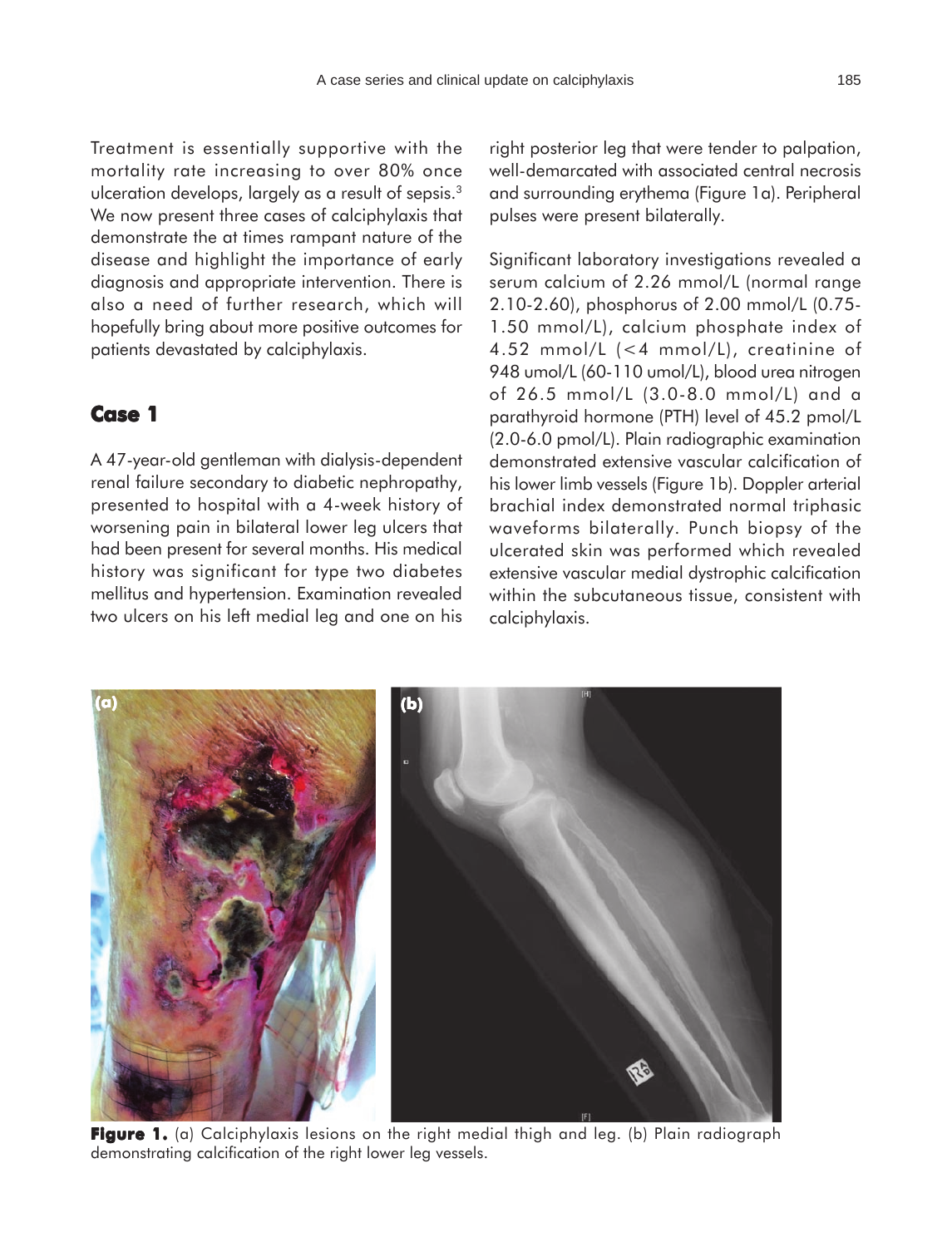Surgical debridement of the lower limb ulcers followed with intra-operative histopathology demonstrating extensive necrosis involving the epidermis and dermis and calcification of the vessel walls, confirming a diagnosis of calciphylaxis. Intra-operative tissue culture was positive for coliforms, enterococcus species and coagulase negative staphylococcus and following debridement the patient was commenced on broad-spectrum intra-venous antibiotics. Medical management consisted of sodium thiosulphate infusions post regular haemodialysis, uptitration of his regular oral phosphate binder, local wound care and regular analgesics. The patient was discharged home after a 17-day hospital admission with daily dressing changes and sodium thiosulphate infusions three times weekly. His lower limb ulcers remained stable. However, he died 16 months later from end stage renal failure.

### **Case 2**

A 41-year-old gentleman with end stage renal failure presented to hospital with a two-week history of lethargy and anorexia, and a three-day history of a rapidly progressing and atraumatically induced painful ulcer on the right lateral leg. His medical background included chronic kidney disease secondary to infective glomerulonephritis at age 17 years and three subsequent renal transplants complicated by rejection. He also had a history of multiple fractures secondary to metabolic bone disease associated with chronic hyperparathyroidism. On examination there was a solitary necrotic, well-demarcated tender ulcer on the right lateral leg (Figure 2a). Laboratory investigations demonstrated calcium of 2.27 mmol/L, phosphorus of 1.39 mmol/L, calcium phosphate index of 2.70, creatinine of



**Figure 2.** (a) Necrotic well demarcated ulcer on the right lateral leg secondary to calciphylaxis. (b) Plain radiograph of the right leg demonstrating extensive vascular and soft tissue calcification of a patient with biopsy proven calciphylaxis.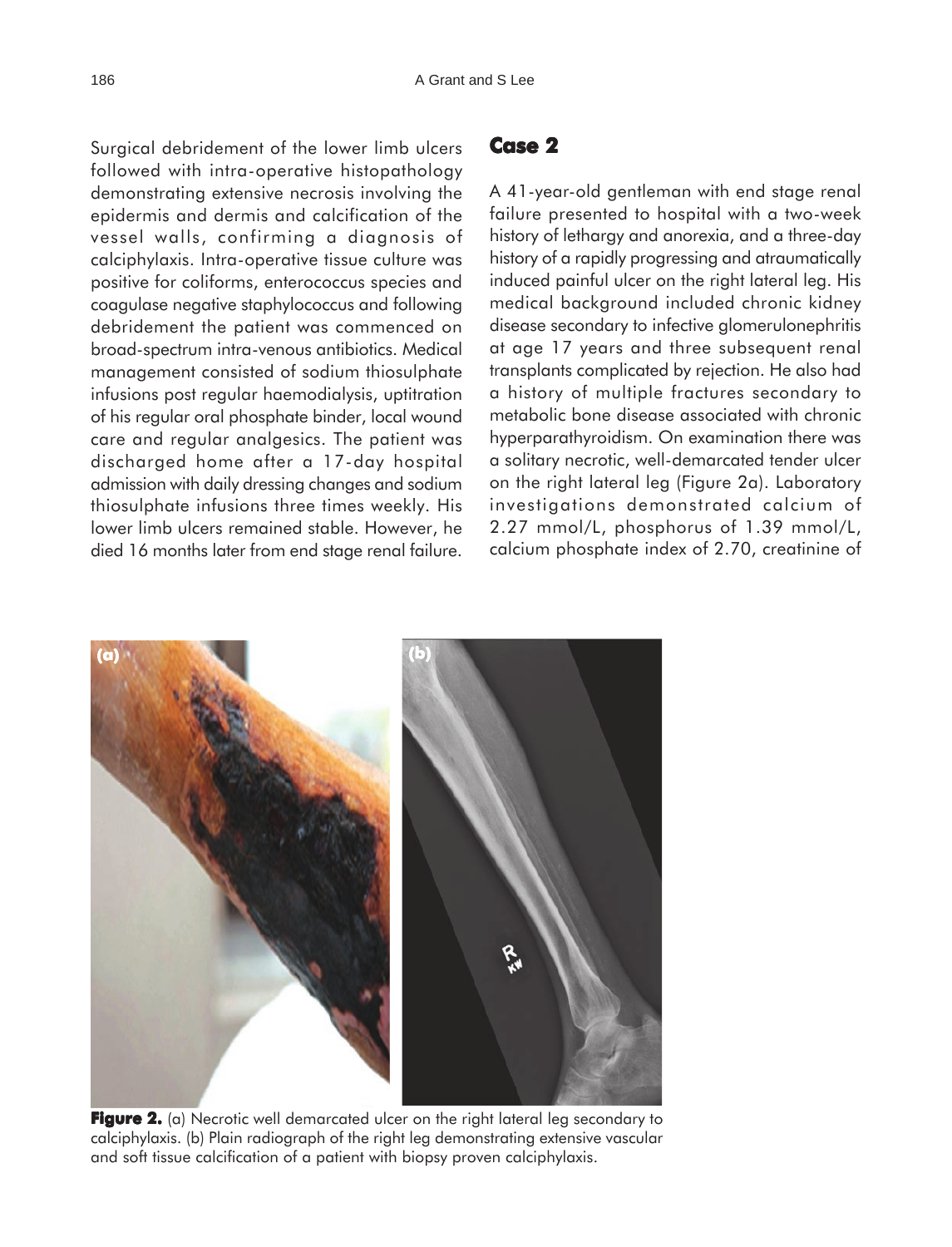301 umol/L, blood urea nitrogen of 22.9 mmol/L and PTH level of 61.7 pmol/L. A radiograph of the right lower leg demonstrated extensive vascular calcification of the anterior and posterior tibial and peroneal arteries and their superficial branches (Figure 2b). Incisional skin biopsy demonstrated ulceration and necrosis extending down to the subcutis and calcification of small and medium-sized arteries within the dermis and subcutis consistent with a diagnosis of calciphylaxis.

The patient was commenced on sodium thiosulphate and cinacalcet and re-commenced on haemodialysis with the aim of normalising calcium and phosphate levels. Despite enthusiastic medical therapy, progressive ulceration with necrosis occurred and an attempt at surgical excision of the lesion was pursued. Microscopic appearance of the excisional biopsy demonstrated dermal and fat necrosis with a neutrophilic infiltrate with associated calcified vessels present deep to the ulcer. A muscle biopsy demonstrated findings consistent with an inflammatory myositis. Repeated wound debridement and vacuum assisted dressings ensued over the following two weeks. Unfortunately, there was no clinical improvement and the decision was made to proceed with an above knee amputation. To date there has been no recurrence of painful skin ulcers post-amputation.

# **Case 3**

A 59-year-old non-metropolitan gentleman with dialysis dependent chronic kidney disease presented to hospital with a 3-month history of an increasingly painful penile problem. He had a history of chronic renal failure secondary to interstitial nephritis. He underwent a renal transplant 11 years ago and this was complicated by rejection. Other significant history included type two diabetes mellitus and previous parathyroidectomy. On examination a welldemarcated necrotic tender lesion on the glans

penis involving the urethral meatus was noted (Figure 3a). Lower limb peripheral pulses were present bilaterally. Laboratory studies demonstrated a serum calcium of 2.19 mmol/L, phosphorus of 2.23 mmol/L, calcium phosphate index of 4.88 mmol/L, creatinine of 614 umol/L, PTH level of 1.1 pmol/L and a negative autoantibody screen and syphilis antibody.



**Figure 3.** (a) Penile calciphylaxis. (b) Calcification of the penile vessels in a patient with penile calciphylaxis.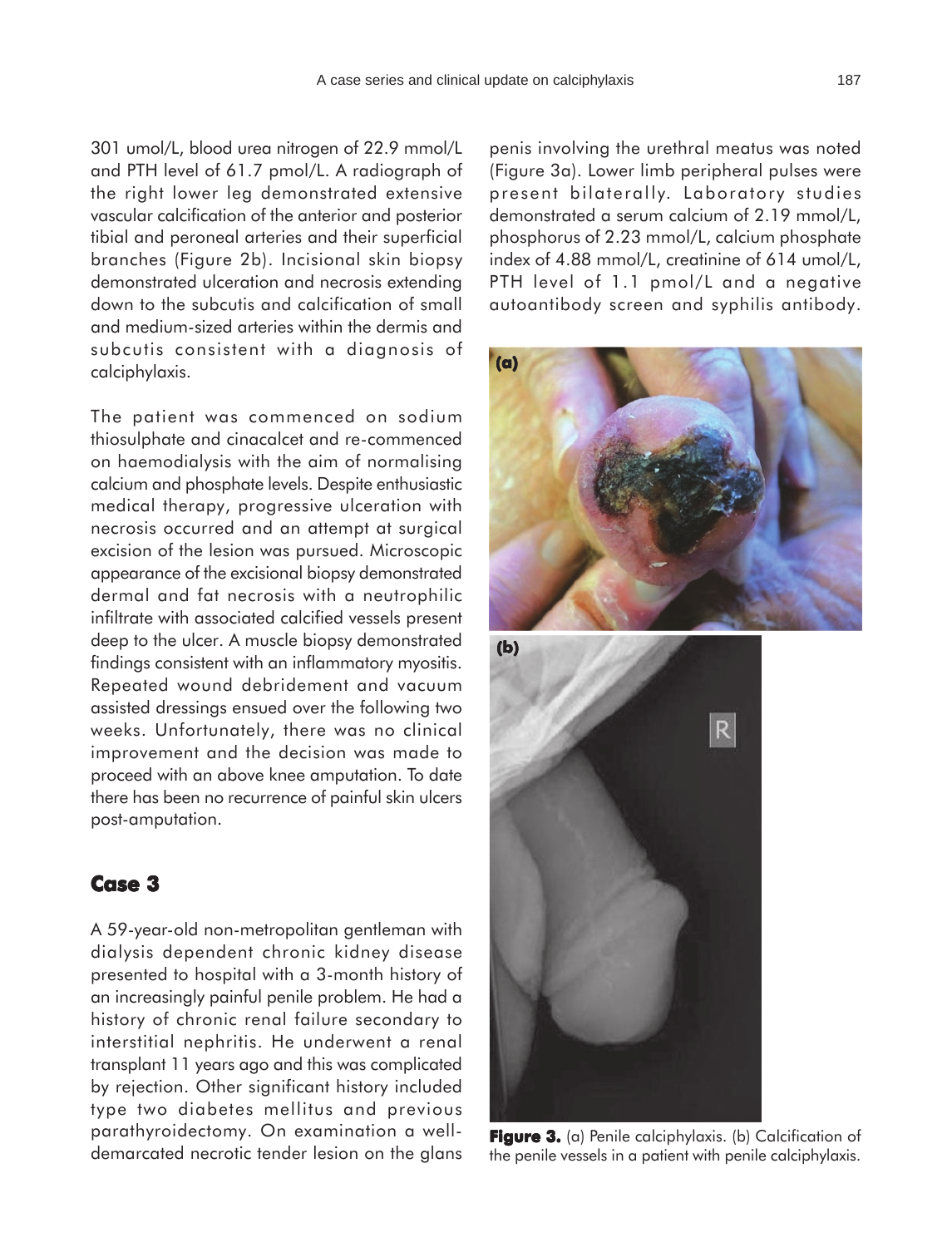A pelvic X-ray demonstrated moderate calcification of the pelvic and penile vessels (Figure 3b). A pelvic angiogram was subsequently undertaken which showed extensive calcification of the external iliac and bilateral femoral arteries. Incisional skin biopsy showed no definite histological evidence of calciphylaxis. A further biopsy was discussed as the clinical picture was suggestive of calciphylaxis but was refused by the patient. Nevertheless, with the clinical presentation, biochemical data and imaging findings, it was felt that calciphylaxis was the most likely clinical challenge, despite the non-definitive penile histology. The patient was commenced on sodium thiosulphate infusions and haemodialysis was up titrated to five times weekly. Local wound care was commenced with topical steroid ointment and non-adhesive dressings. Consideration was given to hyperbaric oxygen therapy but was not pursued due to geographical and travel limitations. Surgical debridement and possible partial penectomy were discussed. However, the patient opted for continuation of non-surgical management instead. The patient was commenced on broad-spectrum antibiotics and analgesics and was discharged home following a three-week hospital admission. He is being followed up by colleagues in his local area.

### **Discussion**

Calciphylaxis, or calcific uraemic arteriolopathy, is an uncommon disorder frequently associated with chronic kidney disease, affecting approximately 4% of the dialysis dependent population, with an increased incidence over the past ten years.2,4 Selye et al first described the term in 1962. Then in 1976, Gipstein et al. published the first case series in human subjects and hypothesised that the underlying pathophysiology consisted of calcium deposition within the media of small and medium-sized arteries, subintimal proliferation and fibrosis leading to ischaemic necrosis.5,6

Although the cause of calciphylaxis remains unclear, the risk factors have been well described and include diabetes mellitus, obesity, female gender, Caucasian race, hypoalbuminaemia and hypercoagulable states. 1,4,7 Biochemical disturbances such as elevated serum calcium and phosphate, calcium phosphate index and parathyroid hormone have also been implicated. However normal or even low levels are often found in patients with the disease and thus do not preclude a diagnosis of calciphylaxis.7 In our case series, all three patients had normal serum calcium levels and two patients had elevated serum phosphate and mildly elevated calcium phosphate indices. Both patients who had not undergone previous parathyroidectomy had significantly elevated PTH levels.

The clinical presentation of calciphylaxis can be variable in its early stages. Patients often have painful lesions, including reticulate purpura, violaceous plaques and livedo reticularis.7 The lesions are most commonly distributed over the lower extremities and often rapidly progress to ulceration with central necrosis and finally gangrene. Ulceration can be deep involving the underlying fascia and an inflammatory myositis is frequently observed as was noted in the second case of this series. Differential diagnosis includes vasculitis, warfarin induced skin necrosis, atherosclerotic vascular disease, pyoderma gangrenosum and necrobiosis lipoidica diabeticorum. Factors that favour a diagnosis of calciphylaxis include the rapidly progressive nature of the lesions, severity of pain and presence of peripheral pulses.

While calciphylaxis most commonly presents in those with chronic kidney disease, it has also been described in other patient populations. In a recent systematic review by Nigwekar et al, they noted that primary hyperparathyroidism, alcoholic liver disease, malignancy and connective tissue diseases were the most commonly reported risk factors associated with non-uraemic calciphylaxis.<sup>8</sup>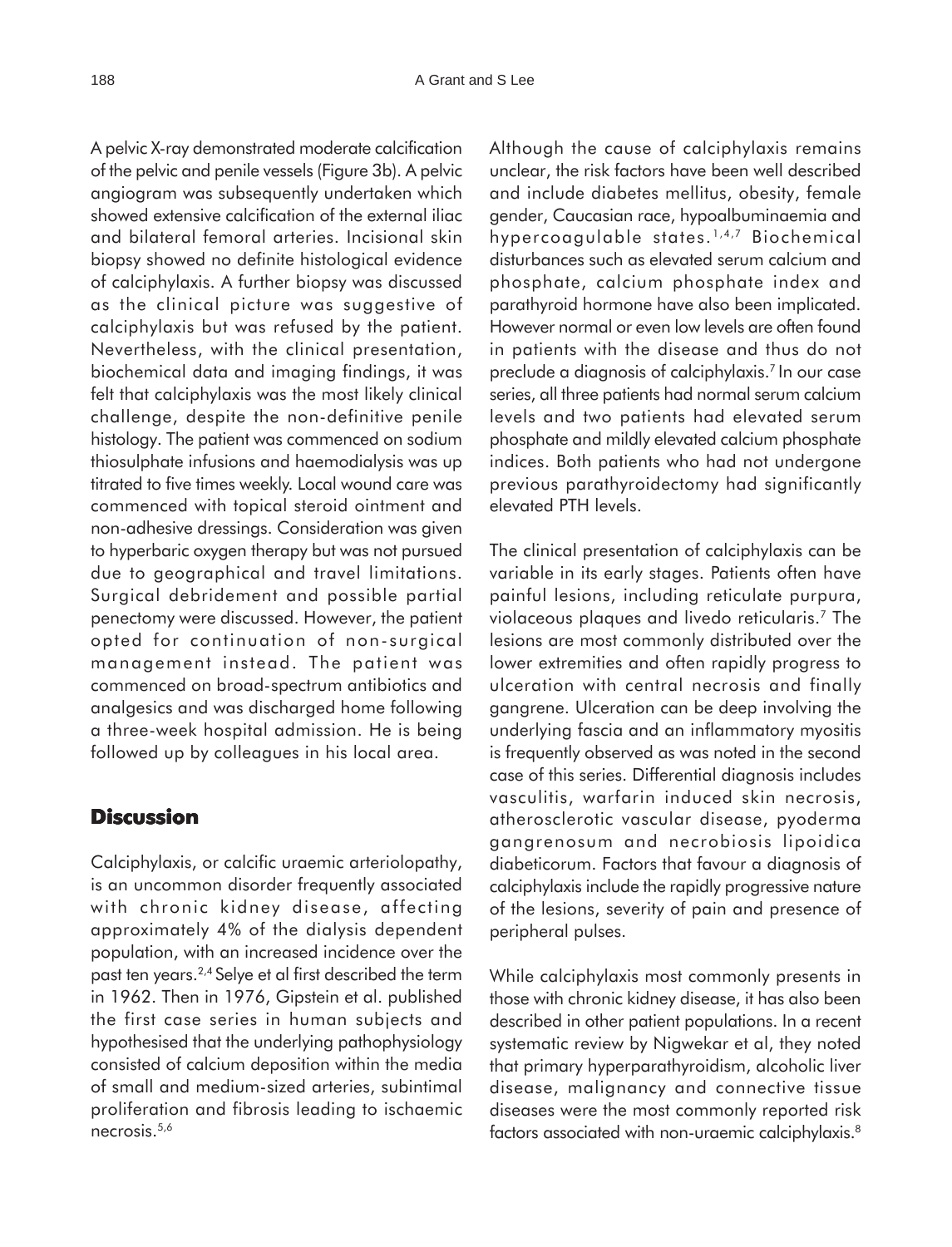Interestingly, preceding corticosteroid use was associated with 61% of these cases and the majority of patients had normal calcium, phosphate and parathyroid hormone levels, suggesting additional factors are involved in its pathogenesis. In our case series all patients had a history of chronic kidney disease. However, one must be mindful to include calciphylaxis as a differential when examining a patient with a painful ulcer even if there is no history of renal impairment.

Management continues to be the most challenging aspect for clinicians caring for these patients and while it remains largely supportive, should be instigated early and follow a multidisciplinary approach. Medical treatment options that have been recently studied in retrospective studies and case series with varying degrees of success have focused primarily on normalising serum calcium, phosphate and parathyroid hormone levels.

Cinacalcet, a calcimimetic agent utilised in CKD patients with secondary hyperparathyroidism, acts by reducing serum calcium and phosphate levels by sensitising the calcium-sensing receptor to calcium. It was shown to decrease the risk of calciphylaxis in a recent study that examined 3,883 dialysis patients with hyperparathyroidism treated with cinacalcet versus placebo (6 versus 18 cases, P=0.009).<sup>9</sup> However, evidence regarding its role in treatment of established cases of calciphylaxis is lacking, with only a few case reports published demonstrating beneficial effects in most patients with concomitant hyperparathyroidism.<sup>10</sup>

Bisphosphonate therapy has shown promising results in recent a prospective case series of eight patients diagnosed with calciphylaxis, demonstrating lesion stabilisation within four weeks and complete resolution within six months of commencing treatment in all patients.2 Its mechanism is thought to extend beyond its effects on osteoclast inhibition and calcium homeostasis, as well as through inhibition of macrophage activity and reduction in pro-inflammatory cytokines.11 Systemic corticosteroids have also been trialled with mixed results noted in the literature. A small case control study recently outlined the beneficial effect of steroids in the treatment of calciphylaxis in the non-ulcerative form.3 Other studies however have reported systemic steroid use as an independent risk factor in the development of calciphylaxis and high mortality rates have been noted in non-uraemic cases when treated with systemic corticosteroid therapy.7,8

Sodium thiosulphate remains the most widely utilised medical treatment for calciphylaxis even though the precise therapeutic mechanism is unclear. Initially its proposed mechanism was through the formation of water-soluble calcium thiosulphate complexes and thus inhibition of calcium phosphate precipitation.<sup>11</sup> More recent studies however suggest that its also displays antioxidant and vasodilatory properties, which may account for the rapid pain relief that patients often report when commenced on this treatment.<sup>12</sup> In the largest observational study to date that assessed the efficacy of sodium thiosulphate in 53 patients with calciphylaxis, over 70 percent of patients treated had improvement or complete resolution of their disease.<sup>12</sup>

The role of parathyroidectomy in calciphylaxis is controversial. Its utility in the treatment of calciphylaxis has generally focused on patients with secondary hyperparathyroidism and resultant hypercalcaemia and elevated calcium phosphate index. Smaller case series have demonstrated a reduction in mortality following parathyroidectomy.13 However, two larger retrospective studies demonstrated no survival benefit among those who underwent the procedure.<sup>1,14</sup> Thus, there has now been a